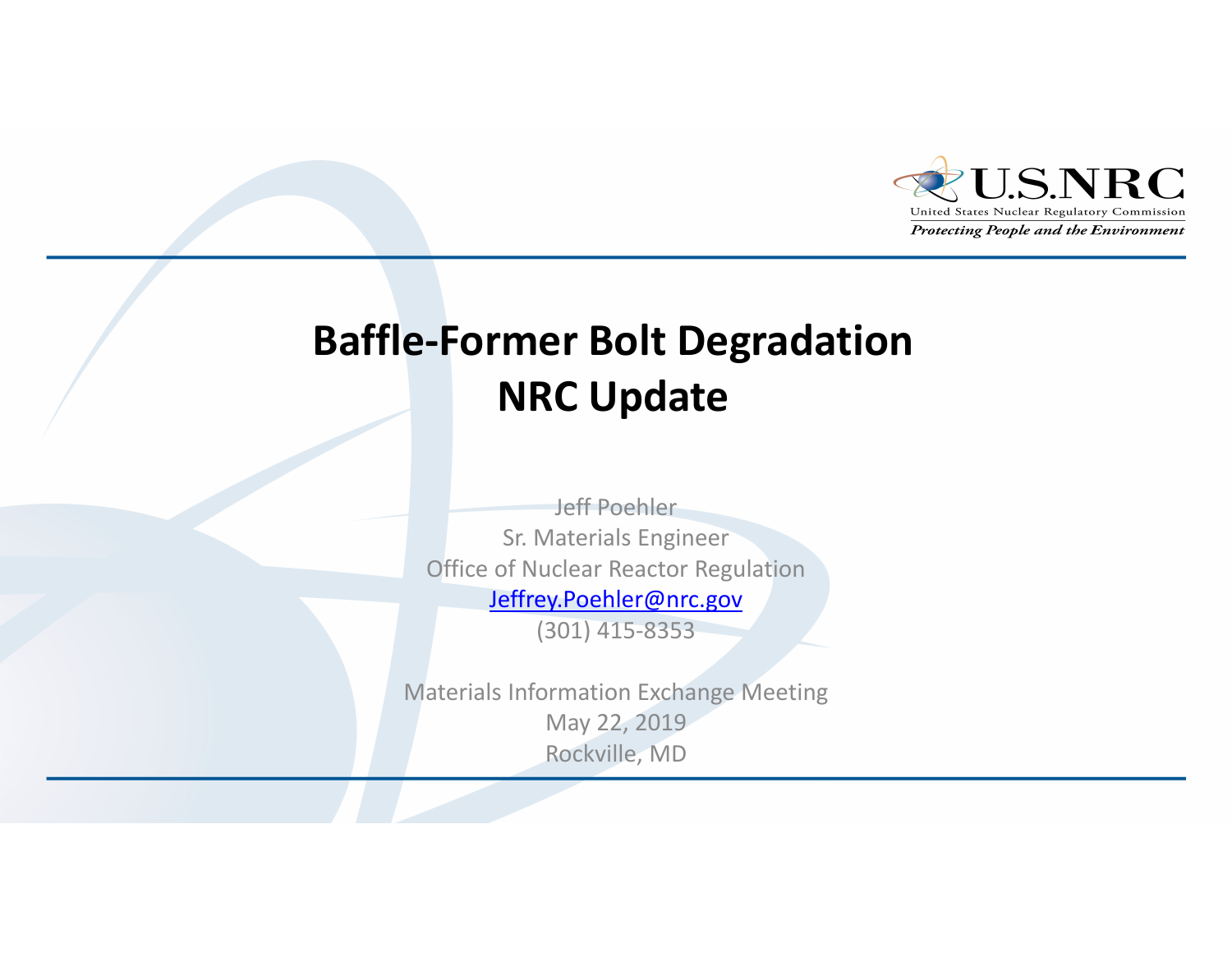# **Background**

- Unexpected numbers of degraded baffle-former bolts found during initial MRP-227-A inspections in 2016 in several plants.
- $\bullet$  Industry developed enhanced inspection recommendations.
	- NSAL 16-1 (Westinghouse) (Ref. 1)
	- EPRI MRP Interim Guidance (Ref. 2, 3)
- NRC Staff Assessment of EPRI Interim Guidance (Ref. 4) found guidance acceptable.
- • NRC completed a risk-informed assessment in 2016 determined it was acceptable for most susceptible plants to inspect BFBs at the next refueling outage (Ref. 5).
- NRC also performed focused inspections of BFB inspection and corrective actions at several plants in 2016.

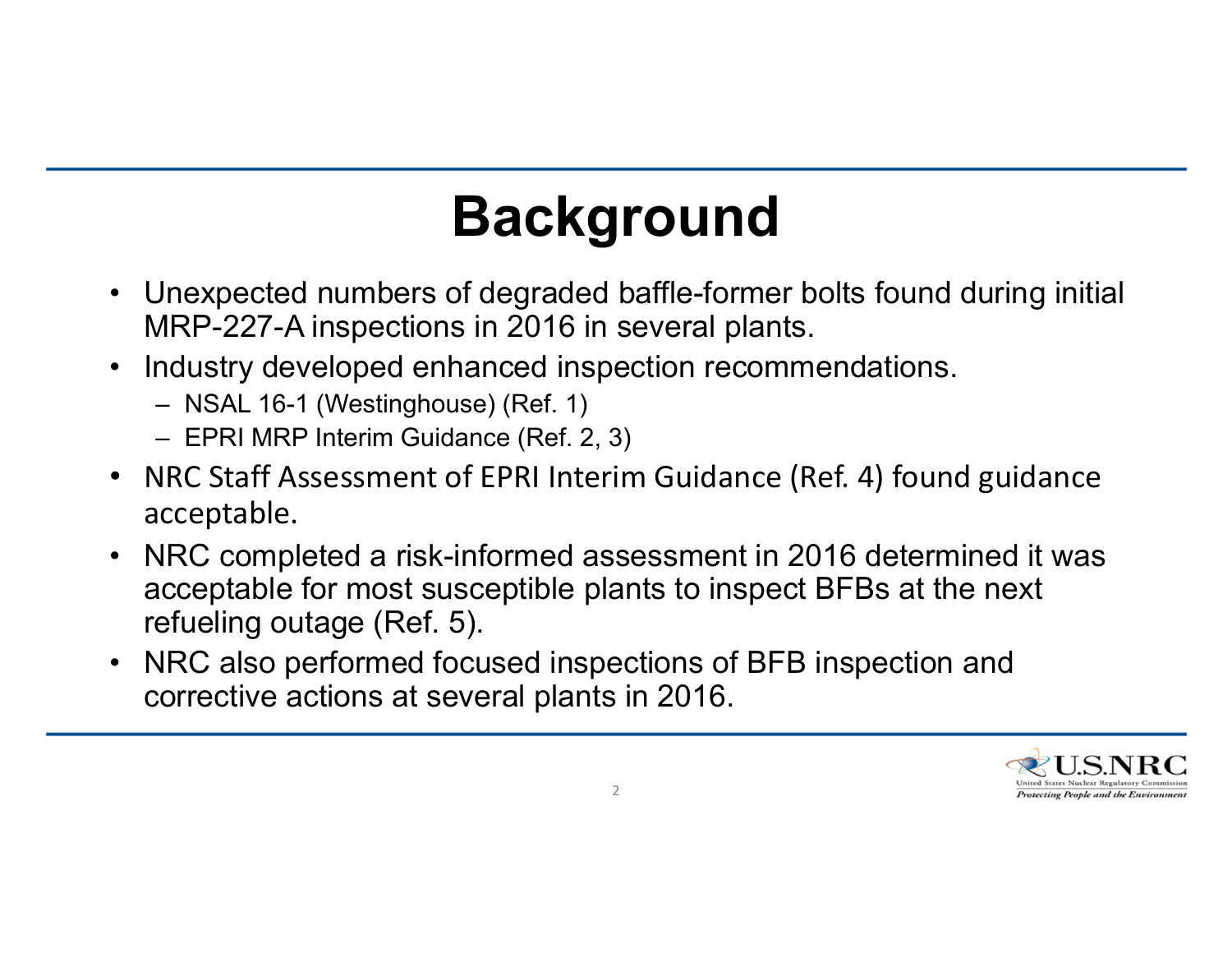- Section 104 of the Nuclear Energy Innovation and Modernization Act, required the NRC to submit to the appropriate congressional committees a report explaining revisions made to guidance on the baseline examination schedule and subsequent examination frequency for baffle-former bolts (BFBs) in pressurized-water reactors (PWRs) with down-flow configurations or a report explaining why current guidance is sufficient.
- •Report was required 90 days after the bill was signed into law (January 14).

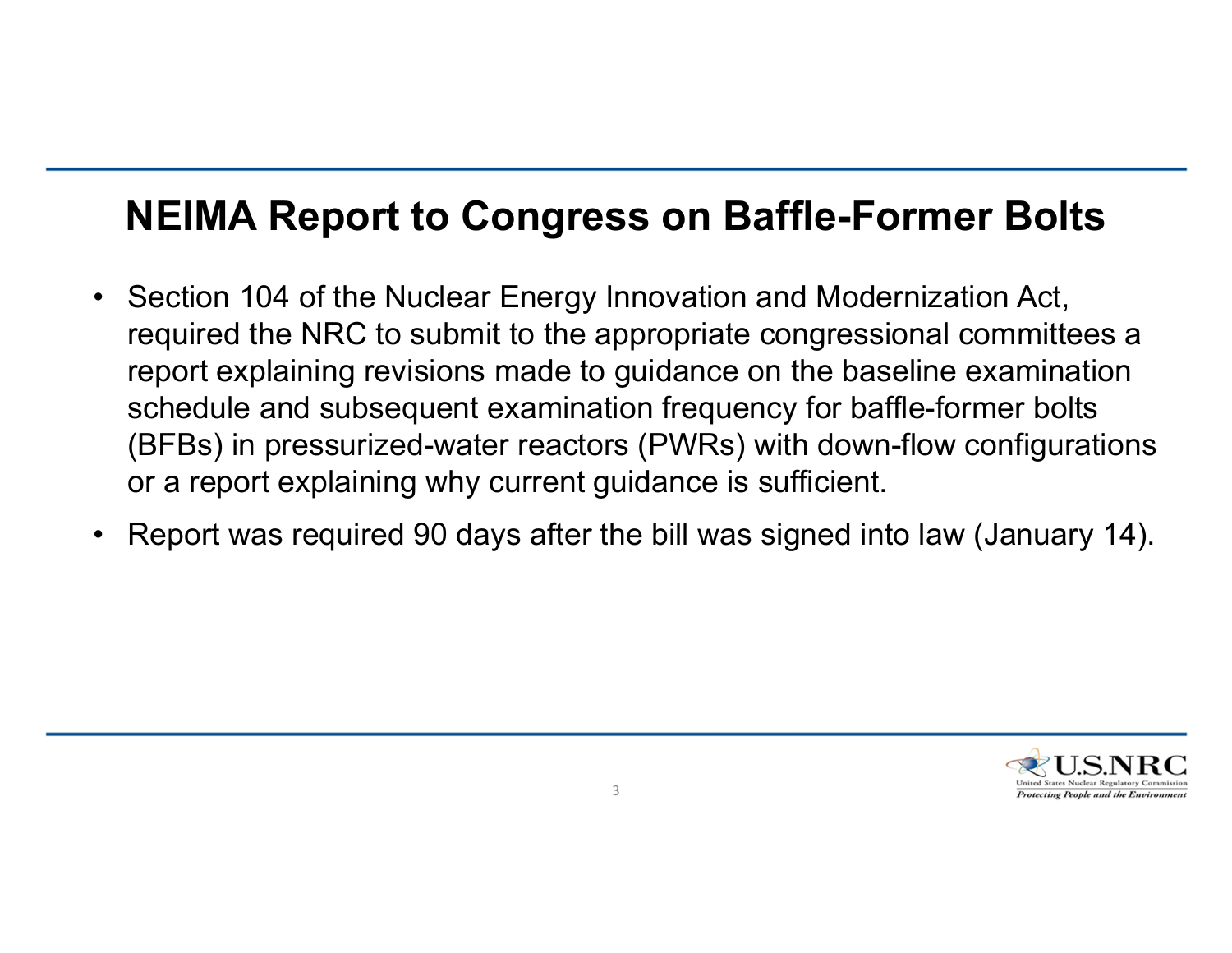- • The report and transmittal letter, dated April 9, 2019, can be found in Reference 6.
- $\bullet$  The NRC's report explained why the current guidance is adequate.
	- NRC risk-informed evaluation.
	- NRC staff assessment of two EPRI-MRP interim guidance letters.
	- NRC inspection process monitors licensee corrective actions related to BFBs, including examination, replacement, and evaluation.
	- Operating experience.

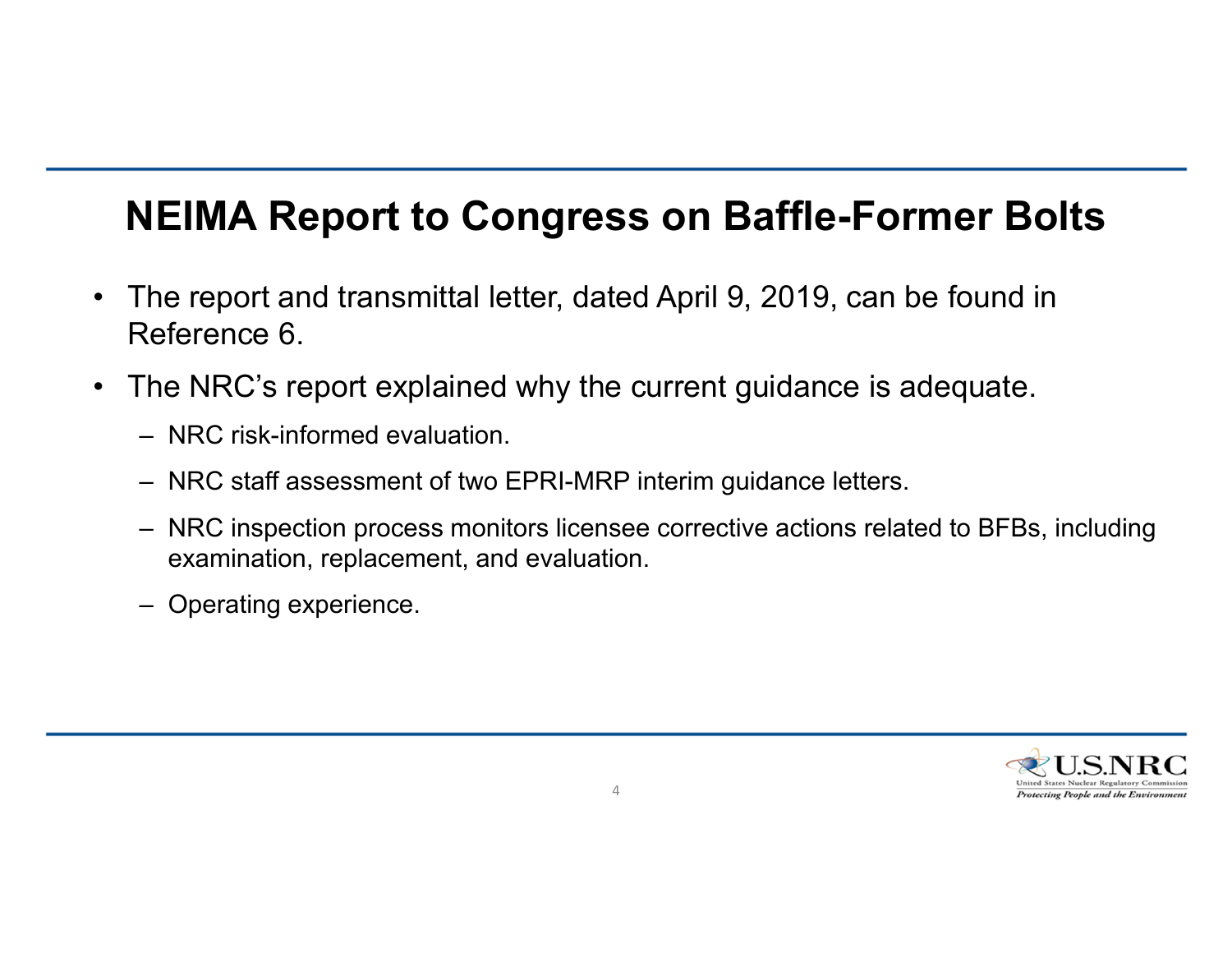- • Good operating experience
	- Baseline UT completed at all 7 plants in the most susceptible group (Tier 1a).
	- Most of these plants replaced all degraded bolts plus some additional original bolts.
	- Follow-up UT exams completed at 2 of 7 Tier 1a plants showing relatively low degradation levels, thus bolt replacements appear to have been effective.
	- Baseline UT also completed at all but 1 two-loop and three-loop downflow plants, finding low to moderate numbers of degraded bolts.

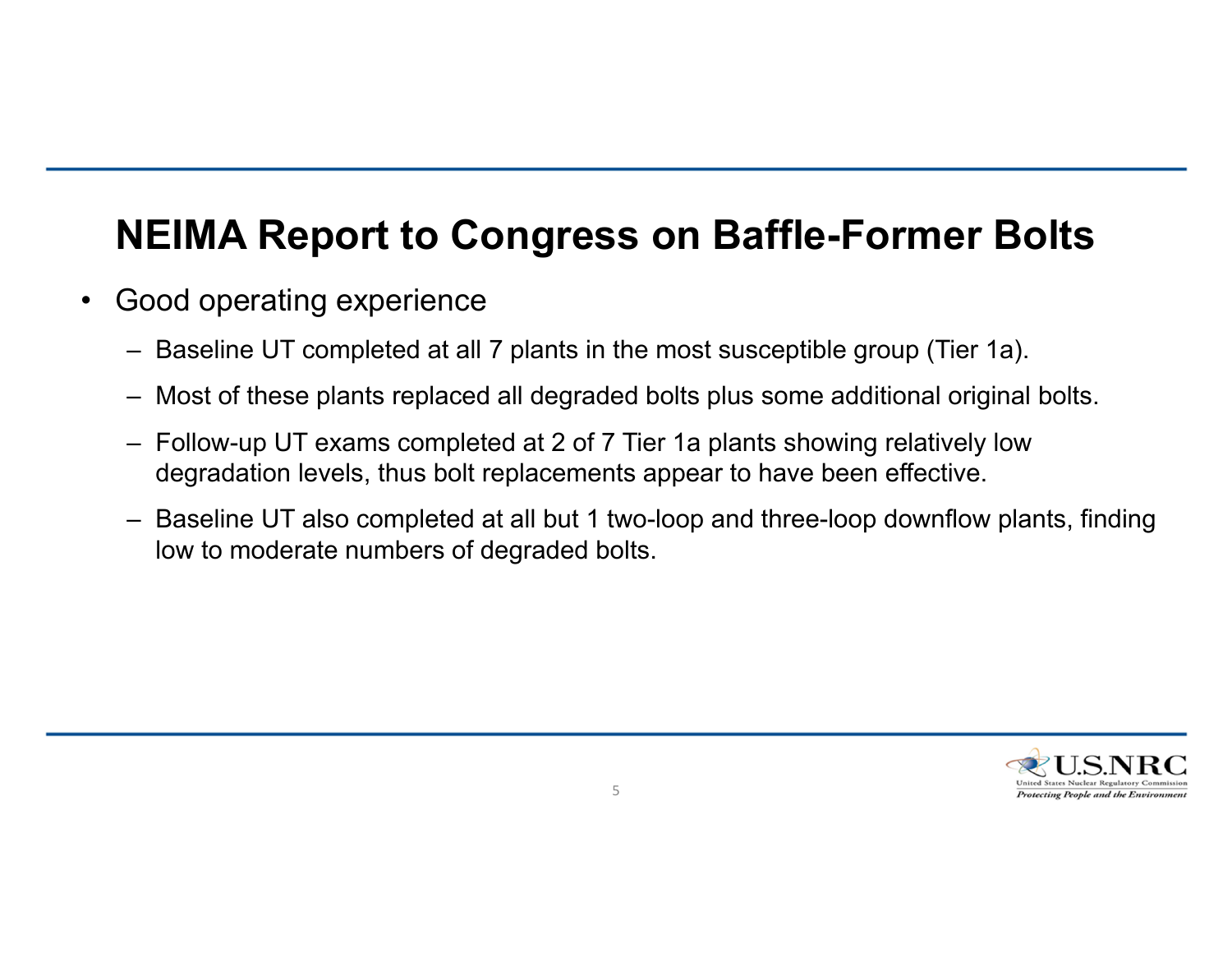- Report stated the NRC would formally document its position regarding EPRI's updated guidance in its final SE of MRP-227, Rev. 1.
- The SE has since been issued on April 25, 2019.

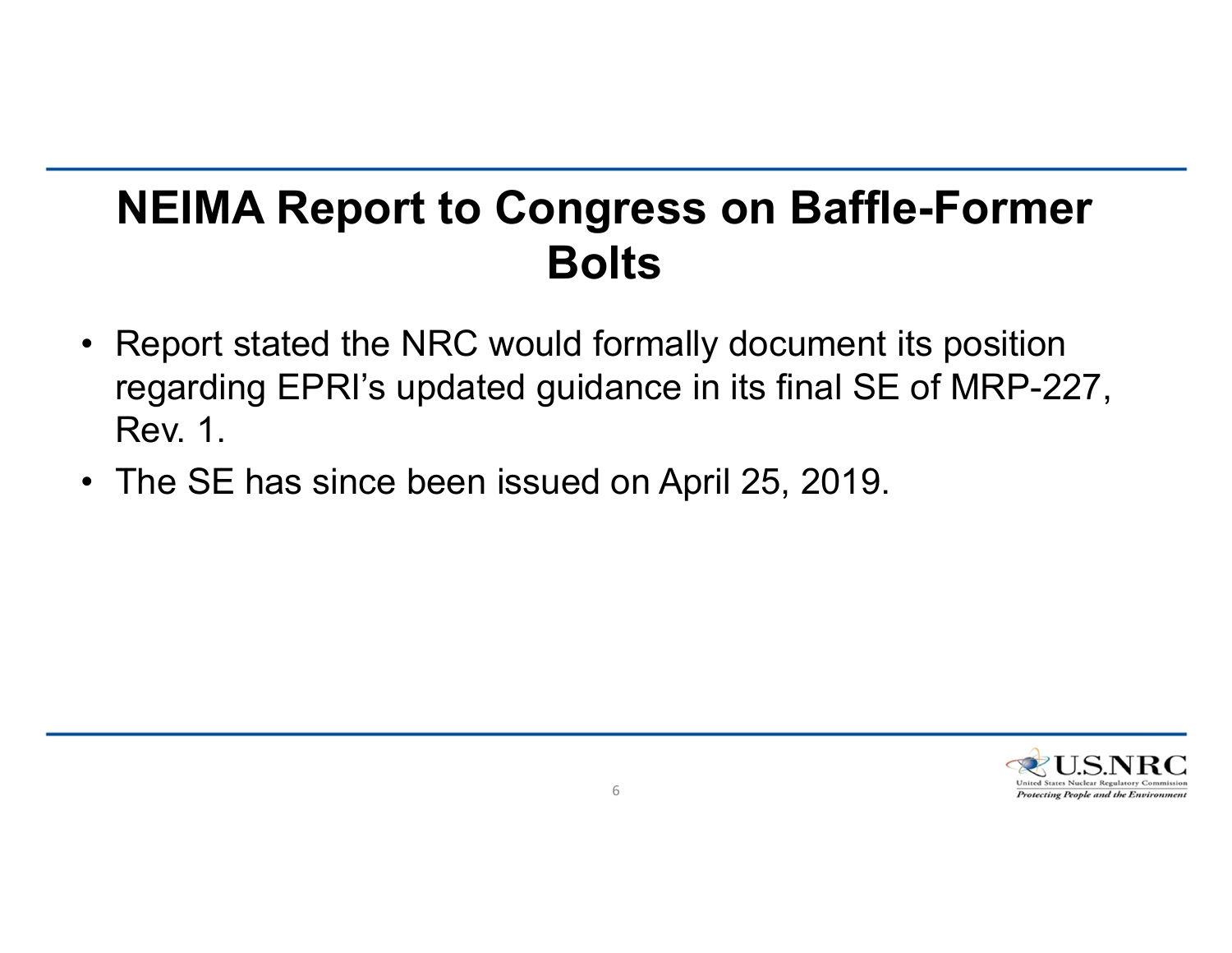### **Recent Operating Experience**

- • During a spring 2019 refueling outage, one Tier 1a plant found visual indications of BFB degradation. The affected plant had previously replaced a significant number of BFBs in 2016.
- The plant therefore UT examined all original bolts and a sample of replacement bolts.
- The total number of potentially degraded original bolts is similar to the number found in 2016.
- Licensee had planned subsequent examination in 2020 based on its plantspecific evaluation.

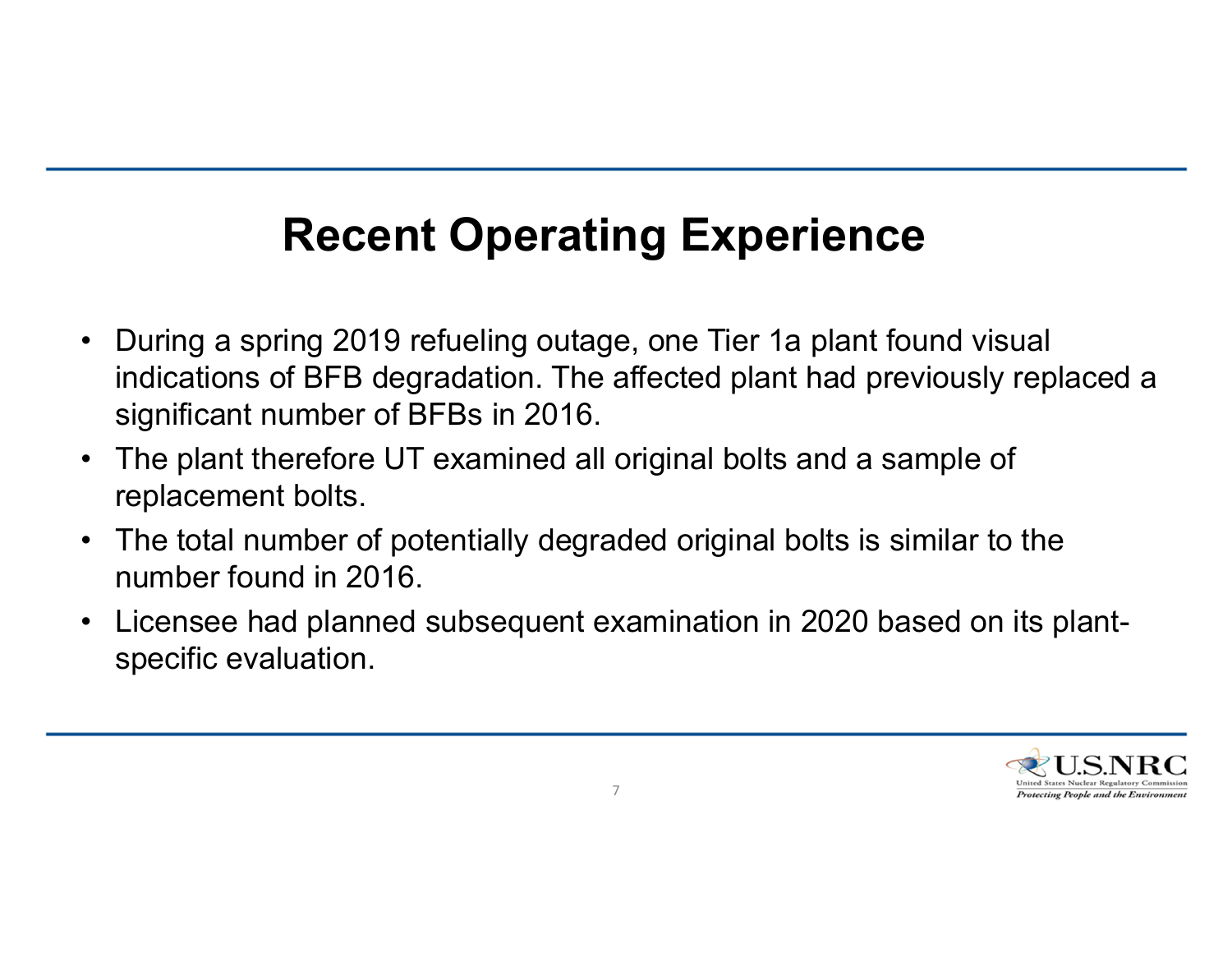### **Recent Operating Experience – NRC Response**

- The NRC is monitoring the licensee's corrective actions through the inspection process.
- NRR is evaluating the generic implications of the recent OE.
- Corrective actions at other Tier 1a plants, including bolt replacements and subsequent examination timing, appear to have been effective in managing BFB degradation.
- EPRI guidance specifies that subsequent examination timing is determined by a plant-specific evaluation.
- • NRC is assessing whether revisions to examination interval determination processes/guidance may be needed.

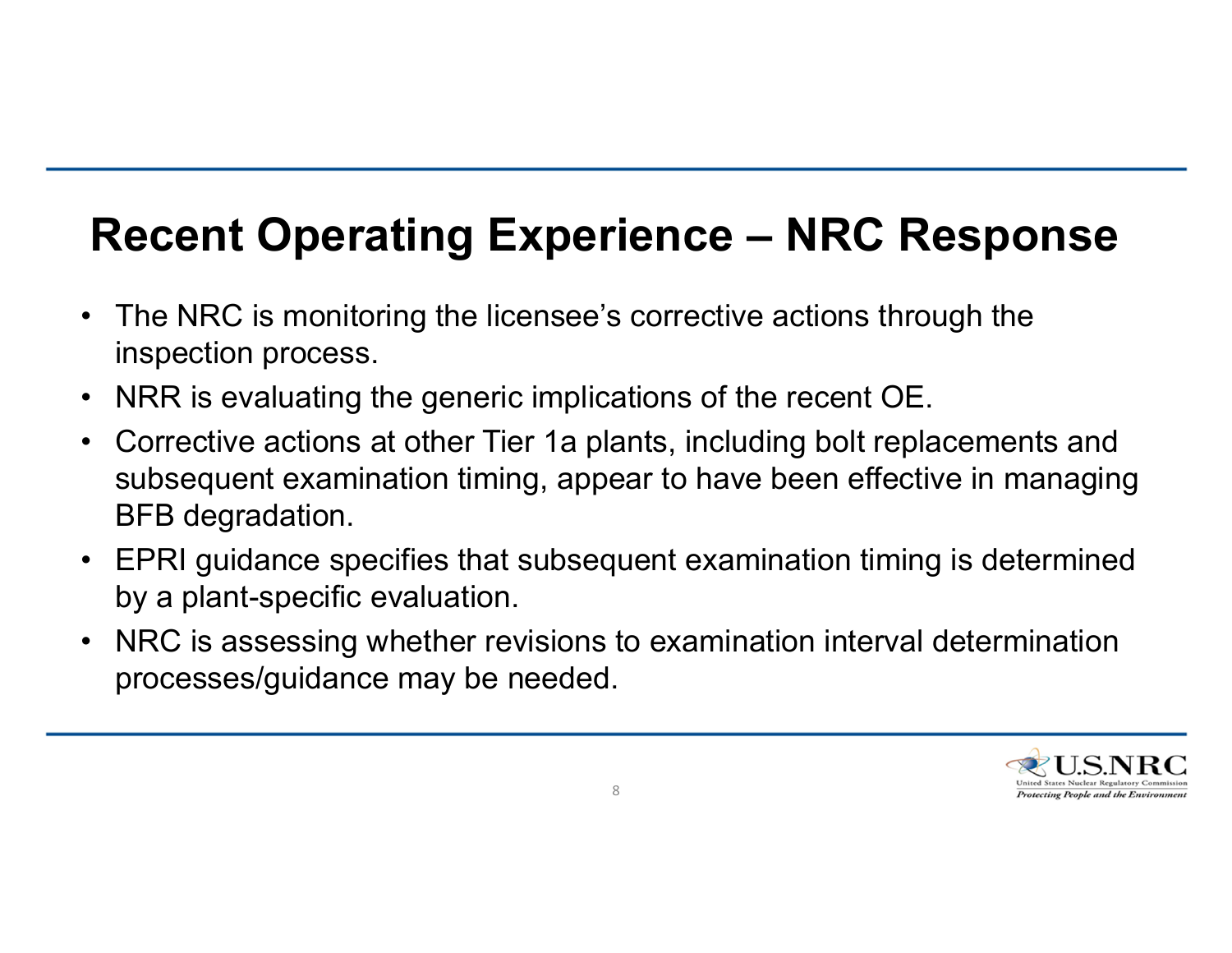## **Future NRC Actions**

- Final NRC SE of MRP-227, Rev. 1 constitutes formal guidance on BFB examinations.
- Future update to GALL-SLR will reference NRC-approved version of MRP-227, Rev. 1 in the PWR Internals Program.
- Continue to monitor OE related to BFB examinations.
- • Continue to monitor BFB examinations and corrective actions through the inspection process.
- NRC will assess continued adequacy of BFB examination guidance based on OE.